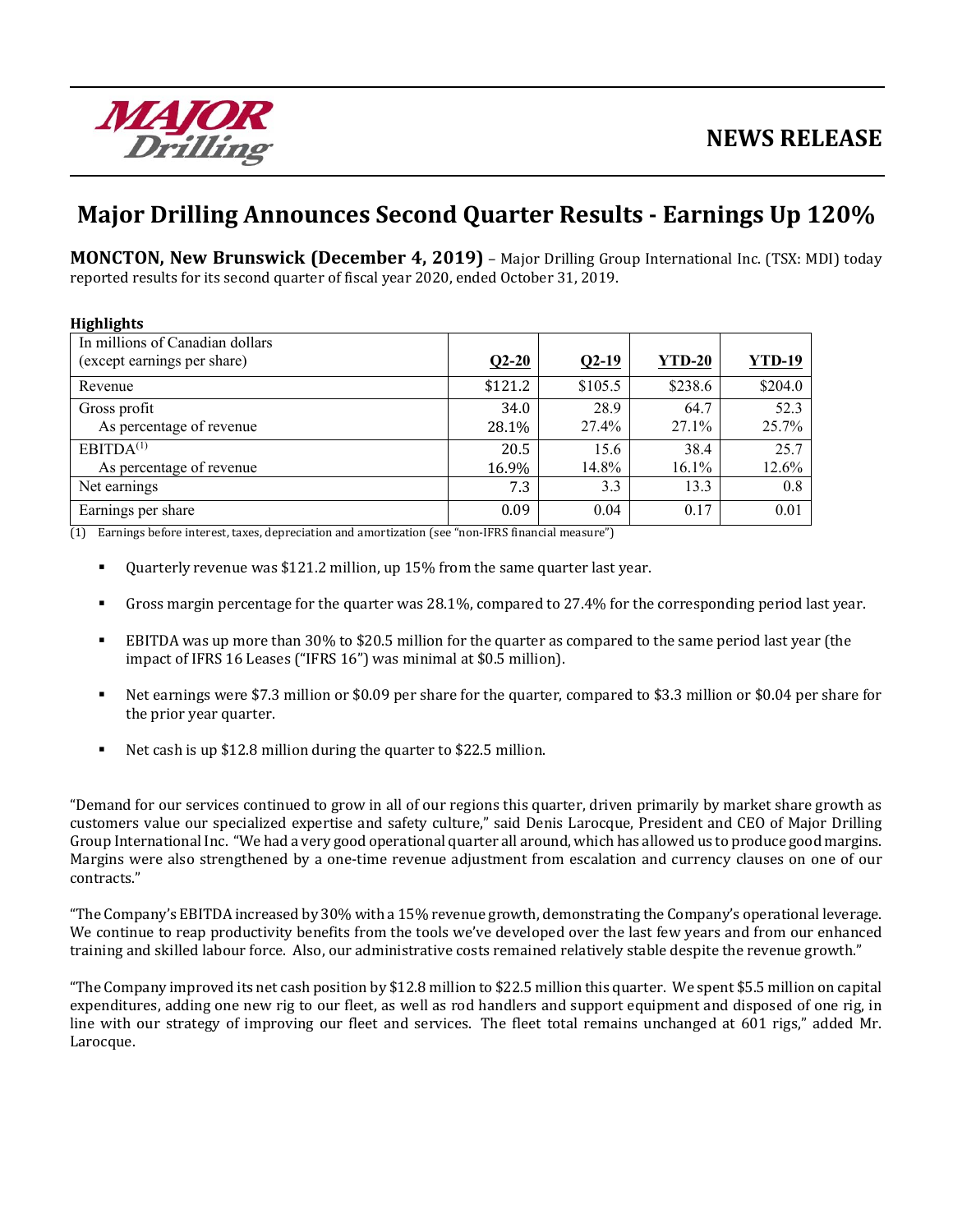"We are continuing to improve the suite of services we offer our customers with new innovative solutions and improved equipment, through increased hands-free rod handling capacity, computerized rigs and deep hole capacity. We have established mutually beneficial partnerships with several of our senior customers to develop these innovative solutions."

"It is important to note that we are now in our third quarter, traditionally the weakest quarter of our fiscal year, as mining and exploration companies shut down, often for extended periods over the holiday season. As usual, due to the time it takes to mobilize once new contracts are awarded, a slow start-up pace is expected in January and February. Additionally, the Company schedules substantial overhaul and maintenance work on its equipment during this slower period. These factors result in reduced revenue, increased costs, and reduced margins in the third quarter," said Mr. Larocque.

"Following the end of the second quarter, on November  $1<sup>st</sup>$ , the Company closed a transaction to acquire the shares of Norex Drilling Limited. The transaction was completed by payment of a cash portion of \$15.2 million (subject to post-closing debt, working capital adjustments and holdbacks) out of the Company's current cash balance and the issuance of 334,169 common shares of the Company. In addition, an earn-out of up to \$2.5 million will be payable in cash following the third anniversary of the closing, subject to certain conditions."

"Looking forward to the fourth quarter and beyond, senior customers are still working through their budget process and have yet to decide on post-holiday exploration plans. The price of gold, which historically has accounted for approximately 50% of the Company's drilling activity, has remained above US\$1,400 an ounce over the last four months, which has produced some good cash flow generation and improved balance sheets for our senior gold customers. Although exploration expenditures are down globally in calendar 2019, we have increased our revenue with senior mining companies by 24% as we continue to build our relationships with these customers. As activity increases, we expect to face labour and materials cost inflation. We are in a position to react quickly to customers' demands as the Company's financial strength has allowed it to invest in safety equipment, innovation and to maintain its equipment in excellent condition."

"Finally, I am pleased to announce that Ms. Sybil Veenman has been appointed to the Company's Board of Directors. Ms. Veenman brings over 20 years of mining industry experience both as a public company director and a senior executive. Previously, she was Senior Vice-President and General Counsel and a member of the executive leadership team at Barrick Gold Corporation. She currently serves as a director at Royal Gold Inc., IAMGOLD, NexGen Energy Ltd. and Noront Resources Ltd."

#### **Second Quarter Ended October 31, 2019**

Total revenue for the quarter was \$121.2 million, up 15% from revenue of \$105.5 million recorded in the same quarter last year. The favourable foreign exchange translation impact for the quarter, when comparing to the effective rates for the same period last year, is estimated at \$1 million on revenue, with a negligible impact on net earnings.

Revenue for the quarter from Canada - U.S. drilling operations increased by 16% to \$65.3 million, compared to the same period last year, with both regions demonstrating growth. Our U.S. operations experienced another strong quarter of revenue growth due to increased market share with senior customers.

South and Central American revenue increased by 2% to \$29.8 million for the quarter, compared to the same quarter last year. A strong quarter in Mexico and Brazil was offset by a continued slowdown in Argentina due to political uncertainty, as well as business interruptions in Chile and Suriname due to unforeseen political and civil unrest.

Asian and African operations reported revenue of \$26.1 million, up 32% from the same period last year. Indonesia and Southern Africa continued their recent growth trends, which more than offset the loss of revenue from closing our Burkina Faso operations in the previous year.

The overall gross margin percentage for the quarter was 28.1%, compared to 27.4% for the same period last year. A good operational quarter, somewhat strengthened by a one-time revenue adjustment from escalation and currency clauses on one of our contracts, contributed to the margin growth.

General and administrative costs were \$11.5 million, an increase of \$0.3 million compared to the same quarter last year. The marginal increase was mainly driven by our share-based compensation plan that was impacted by the positive upward movement of the share price over the quarter, offset by the impact of IFRS 16.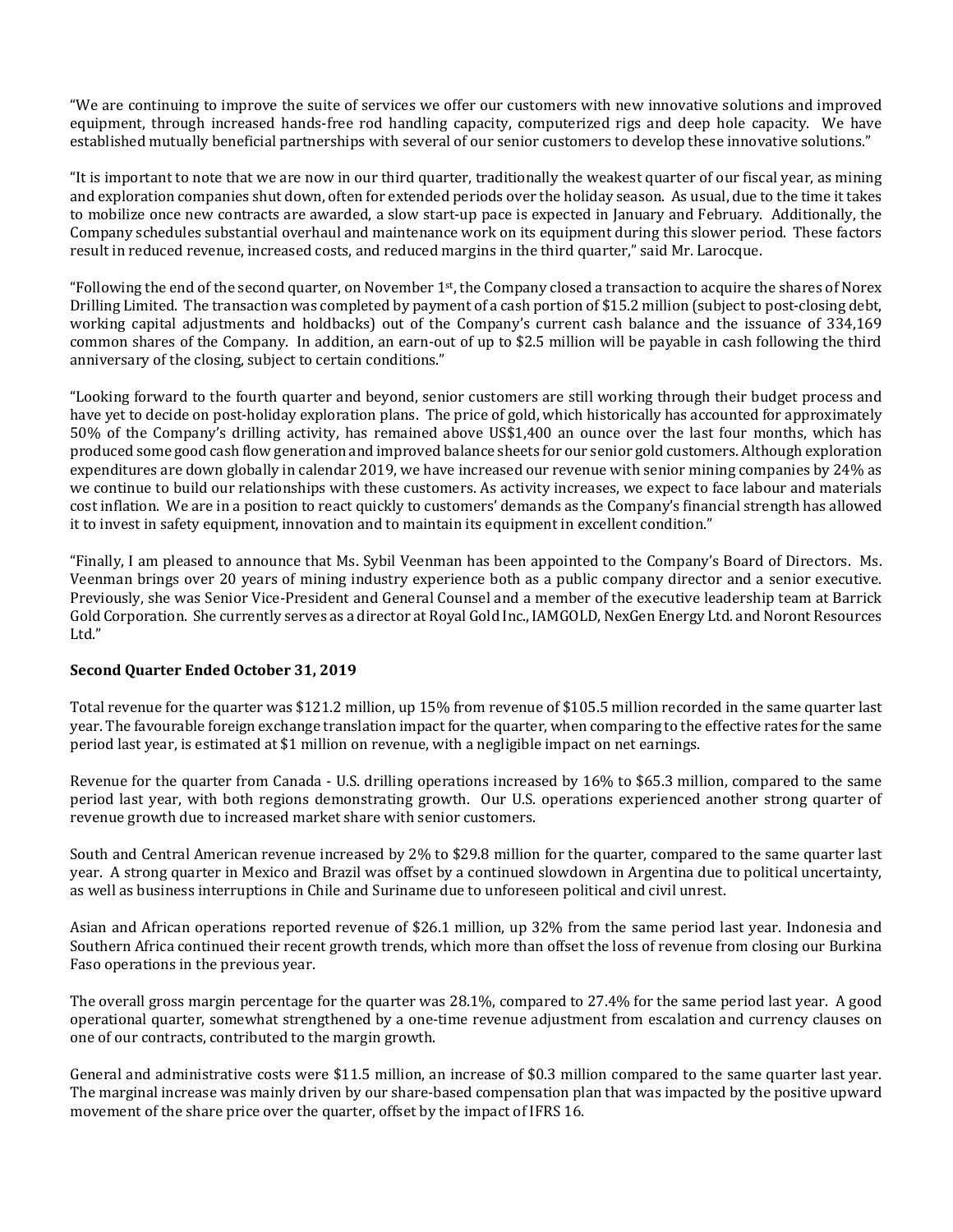Net earnings were \$7.3 million or \$0.09 per share (\$0.09 per share diluted) for the quarter, compared to net earnings of \$3.3 million or \$0.04 per share (\$0.04 per share diluted) for the prior year quarter.

#### **Non‐IFRS Financial Measure**

The Company uses the non-IFRS financial measure, EBITDA. The Company believes this non-IFRS financial measure is key, for both management and investors, in evaluating performance at a consolidated level. EBITDA is commonly reported and widely used by investors and lending institutions as an indicator of a company's operating performance and ability to incur and service debt, and as a valuation metric. This measure does not have a standardized meaning prescribed by IFRS and therefore may not be comparable to similarly titled measures presented by other publicly traded companies, and should not be construed as an alternative to other financial measures determined in accordance with IFRS.

#### **Forward‐Looking Statements**

Some of the statements contained in this news release may be forward-looking statements, such as, but not limited to, those relating to: worldwide demand for gold and base metals and overall commodity prices; the level of activity in the mining industry and the demand for the Company's services; the Canadian and international economic environments; the Company's ability to attract and retain customers and to manage its assets and operating costs; sources of funding for its clients (particularly for junior mining companies); competitive pressures; currency movements (which can affect the Company's revenue in Canadian dollars); the geographic distribution of the Company's operations; the impact of operational changes; changes in jurisdictions in which the Company operates (including changes in regulation); failure by counterparties to fulfill contractual obligations; and other factors as may be set forth as well as objectives or goals including words to the effect that the Company or management expects a stated condition to exist or occur. Since forward-looking statements address future events and conditions, by their very nature, they involve inherent risks and uncertainties. Actual results in each case could differ materially from those currently anticipated in such statements by reason of factors such as, but not limited to, the factors set out in the discussion on pages 14 to 18 of the 2019 Annual Report entitled "General Risks and Uncertainties", and such other documents as available on SEDAR at www.sedar.com. All such factors should be considered carefully when making decisions with respect to the Company. The Company does not undertake to update any forward-looking statements, including those statements that are incorporated by reference herein, whether written or oral, that may be made from time to time by or on its behalf, except in accordance with applicable securities laws.

#### **About Major Drilling**

Major Drilling Group International Inc. is one of the world's largest drilling services companies primarily serving the mining industry. Established in 1980, Major Drilling has over 1,000 years of combined experience within its management team alone. The Company maintains field operations and offices in Canada, the United States, Mexico, South America, Asia, Africa and Europe. Major Drilling provides a complete suite of drilling services including surface and underground coring, directional, reverse circulation, sonic, geotechnical, environmental, water-well, coal-bed methane, shallow gas, underground percussive/longhole drilling, surface drill and blast, and a variety of mine services.

#### **Webcast/Conference Call Information**

Major Drilling Group International Inc. will provide a simultaneous webcast and conference call to discuss its quarterly results on Thursday, December 5, 2019 at 9:00 AM (EST). To access the webcast, which includes a slide presentation, please go to the investors/webcast section of Major Drilling's website at www.majordrilling.com and click on the link. Please note that this is listen-only mode.

To participate in the conference call, please dial 416-340-2216 and ask for Major Drilling's Second Quarter Results Conference Call. To ensure your participation, please call in approximately five minutes prior to the scheduled start of the call.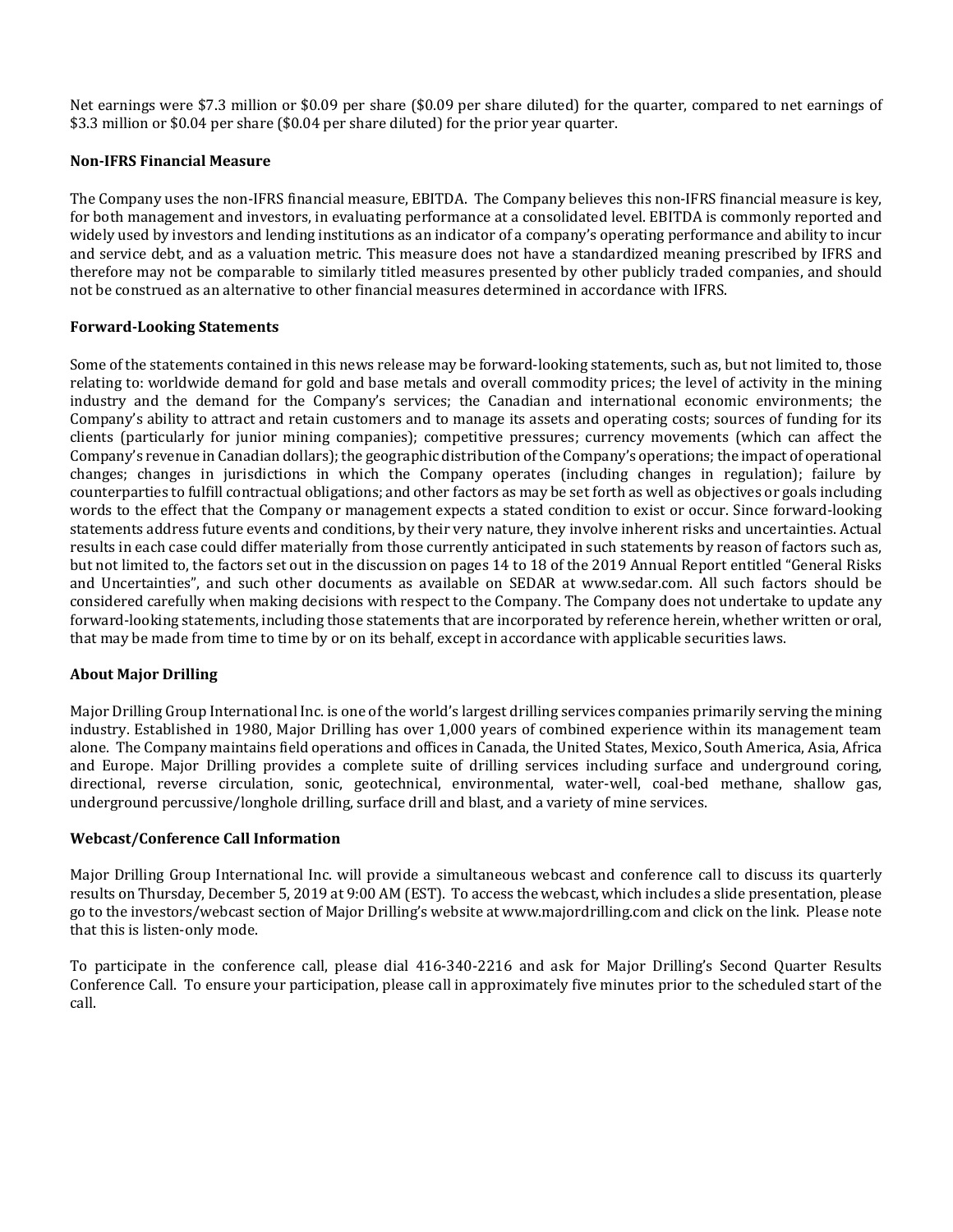For those unable to participate, a taped rebroadcast will be available approximately one hour after the completion of the call until midnight, Friday, December 20, 2019. To access the rebroadcast, dial 905-694-9451 and enter the passcode 4640647#. The webcast will also be archived for one year and can be accessed on the Major Drilling website at www.majordrilling.com.

## **For further information:**

Ian Ross, Chief Financial Officer Tel: (506) 857-8636 Fax: (506) 857-9211 **ir@majordrilling.com**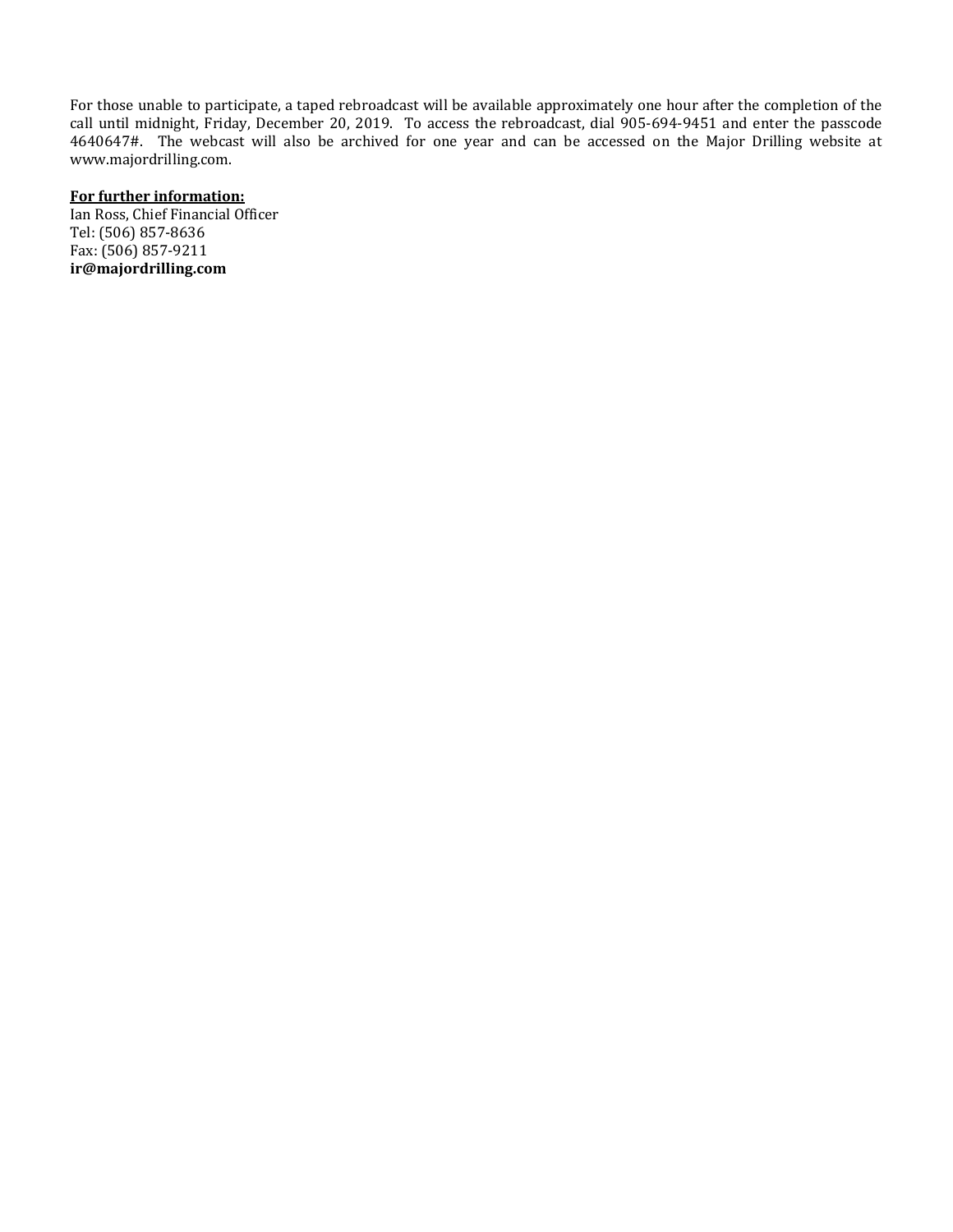## **Major Drilling Group International Inc. Interim Condensed Consolidated Statements of Operations**

**(in thousands of Canadian dollars, except per share information)**

|                                                   | Three months ended<br>October 31 |         |    |          | Six months ended<br>October 31 |         |    |          |
|---------------------------------------------------|----------------------------------|---------|----|----------|--------------------------------|---------|----|----------|
|                                                   |                                  | 2019    |    | 2018     |                                | 2019    |    | 2018     |
| <b>TOTAL REVENUE</b>                              | \$                               | 121,182 | \$ | 105,501  | \$                             | 238,641 | \$ | 203,986  |
| <b>DIRECT COSTS</b>                               |                                  | 87,164  |    | 76,570   |                                | 173,933 |    | 151,655  |
| <b>GROSS PROFIT</b>                               |                                  | 34,018  |    | 28,931   |                                | 64,708  |    | 52,331   |
| <b>OPERATING EXPENSES</b>                         |                                  |         |    |          |                                |         |    |          |
| General and administrative                        |                                  | 11,466  |    | 11,244   |                                | 23,235  |    | 23,642   |
| Other expenses                                    |                                  | 1,575   |    | 1,257    |                                | 2,733   |    | 2,296    |
| Gain on disposal of property, plant and equipment |                                  | (19)    |    | (107)    |                                | (144)   |    | (286)    |
| Foreign exchange loss                             |                                  | 541     |    | 918      |                                | 466     |    | 944      |
| Finance costs                                     |                                  | 204     |    | 208      |                                | 423     |    | 451      |
| Depreciation of property, plant and equipment     |                                  | 9,972   |    | 10,131   |                                | 19,689  |    | 21,275   |
|                                                   |                                  | 23,739  |    | 23,651   |                                | 46,402  |    | 48,322   |
| <b>EARNINGS BEFORE INCOME TAX</b>                 |                                  | 10,279  |    | 5,280    |                                | 18,306  |    | 4,009    |
| <b>INCOME TAX - PROVISION (RECOVERY) (note 7)</b> |                                  |         |    |          |                                |         |    |          |
| Current                                           |                                  | 3,553   |    | 2,821    |                                | 5,447   |    | 5,577    |
| Deferred                                          |                                  | (533)   |    | (802)    |                                | (433)   |    | (2, 347) |
|                                                   |                                  | 3,020   |    | 2,019    |                                | 5,014   |    | 3,230    |
| <b>NET EARNINGS</b>                               | \$                               | 7,259   | \$ | 3,261    | \$                             | 13,292  |    | 779      |
| <b>EARNINGS PER SHARE (note 8)</b>                |                                  |         |    |          |                                |         |    |          |
| <b>Basic</b>                                      | \$                               | 0.09    | \$ | $0.04\,$ | \$                             | 0.17    | \$ | 0.01     |
| <b>Diluted</b>                                    | \$                               | 0.09    | \$ | 0.04     | \$                             | 0.17    | \$ | 0.01     |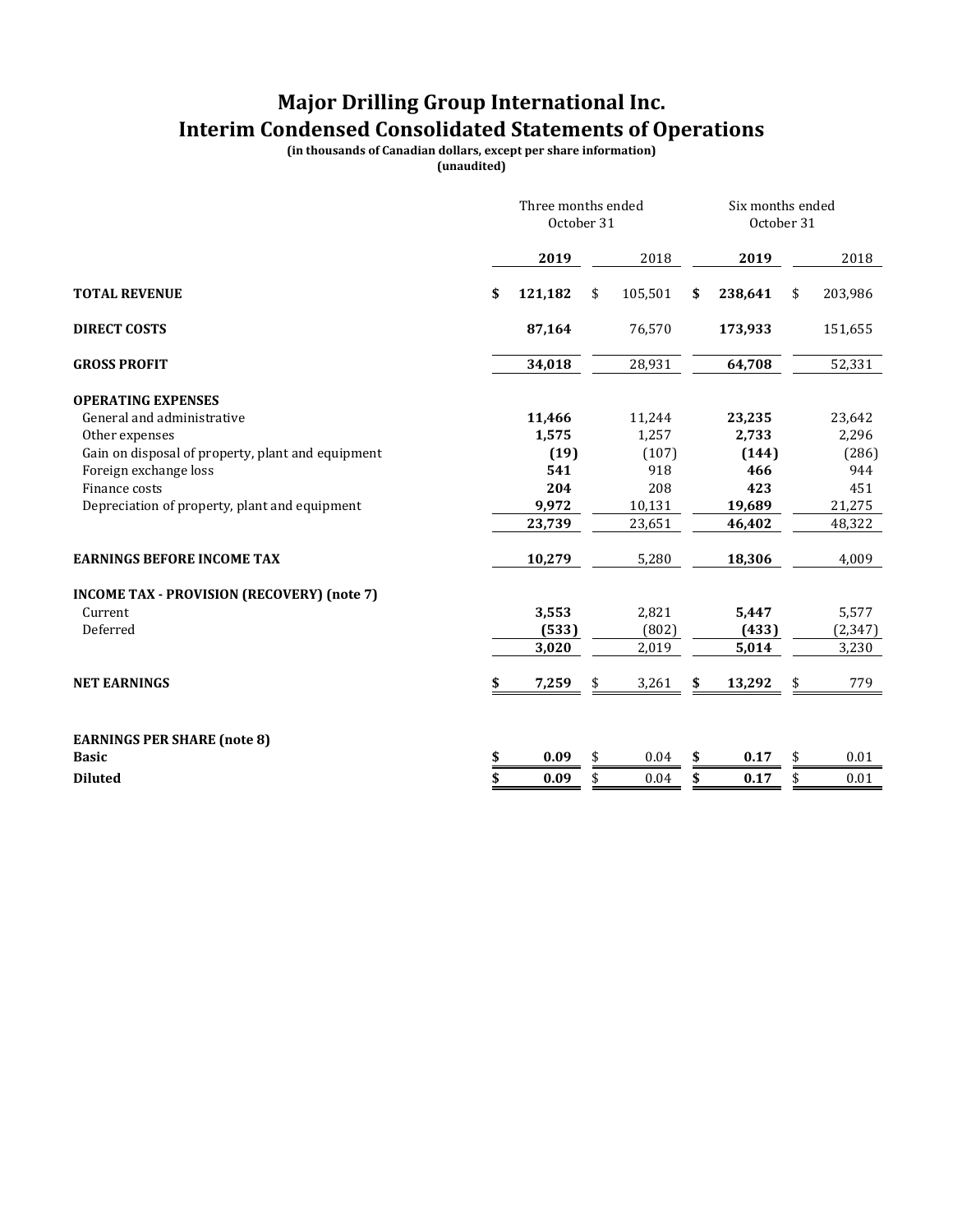# **Major Drilling Group International Inc. Interim Condensed Consolidated Statements of Comprehensive Earnings**

**(in thousands of Canadian dollars)**

|                                                                                                                                                                                             | Three months ended<br>October 31 |                 |    |                | Six months ended<br>October 31 |                 |    |                |
|---------------------------------------------------------------------------------------------------------------------------------------------------------------------------------------------|----------------------------------|-----------------|----|----------------|--------------------------------|-----------------|----|----------------|
|                                                                                                                                                                                             |                                  | 2019            |    | 2018           |                                | 2019            |    | 2018           |
| <b>NET EARNINGS</b>                                                                                                                                                                         | \$                               | 7,259           | \$ | 3.261          | \$                             | 13,292          | -S | 779            |
| <b>OTHER COMPREHENSIVE EARNINGS</b>                                                                                                                                                         |                                  |                 |    |                |                                |                 |    |                |
| Items that may be reclassified subsequently to profit or loss<br>Unrealized (loss) gain on foreign currency translations (net of tax)<br>Unrealized gain (loss) on derivatives (net of tax) |                                  | (2, 383)<br>768 |    | (223)<br>(199) |                                | (8, 139)<br>936 |    | 2,304<br>(341) |
| <b>COMPREHENSIVE EARNINGS</b>                                                                                                                                                               | \$                               | 5.644           |    | 2.839          | \$                             | 6.089           |    | 2.742          |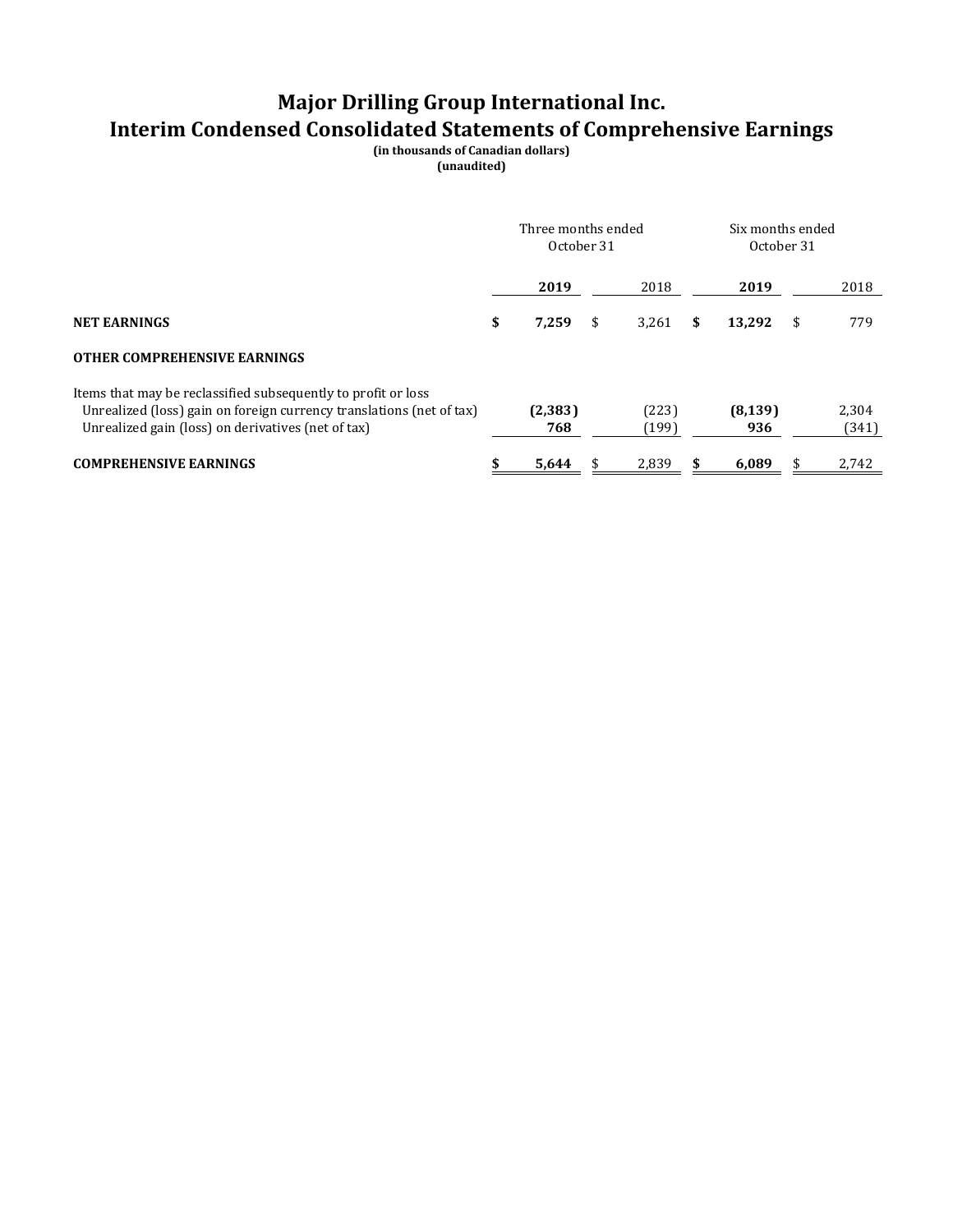## **Major Drilling Group International Inc. Interim Condensed Consolidated Statements of Changes in Equity**

**For the six months ended October 31, 2019 and 2018**

**(in thousands of Canadian dollars)**

|                                                                                | Share capital |    | Reserves   | Share-based<br>payments reserve | Retained<br>earnings | Foreign currency<br>translation reserve | Total     |
|--------------------------------------------------------------------------------|---------------|----|------------|---------------------------------|----------------------|-----------------------------------------|-----------|
| <b>BALANCE AS AT MAY 1, 2018</b>                                               | 241,264<br>\$ | \$ | 36         | \$<br>19,721                    | \$41,360             | \$<br>70,021                            | \$372,402 |
| Share-based compensation                                                       |               |    |            | 277                             |                      |                                         | 277       |
|                                                                                | 241,264       |    | 36         | 19,998                          | 41,360               | 70,021                                  | 372,679   |
| Comprehensive earnings:<br>Net earnings<br>Unrealized gain on foreign currency |               |    |            |                                 | 779                  |                                         | 779       |
| translations                                                                   |               |    |            |                                 |                      | 2,304                                   | 2,304     |
| Unrealized loss on derivatives                                                 |               |    | (341)      |                                 |                      |                                         | (341)     |
| Total comprehensive earnings                                                   |               |    | (341)      |                                 | 779                  | 2,304                                   | 2,742     |
| <b>BALANCE AS AT OCTOBER 31, 2018</b>                                          | 241,264<br>S  | S  | (305)      | \$<br>19,998                    | \$42,139             | 72,325                                  | \$375,421 |
| <b>BALANCE AS AT MAY 1, 2019</b>                                               | \$241,264     | \$ | $(570)$ \$ | 20,247                          | \$23,276             | \$<br>78,783                            | \$363,000 |
| Share-based compensation                                                       |               |    |            | 141                             |                      |                                         | 141       |
|                                                                                | 241,264       |    | (570)      | 20,388                          | 23,276               | 78,783                                  | 363,141   |
| Comprehensive earnings:                                                        |               |    |            |                                 |                      |                                         |           |
| Net earnings                                                                   |               |    |            |                                 | 13,292               |                                         | 13,292    |
| Unrealized loss on foreign currency                                            |               |    |            |                                 |                      |                                         |           |
| translations                                                                   |               |    |            |                                 |                      | (8, 139)                                | (8, 139)  |
| Unrealized gain on derivatives                                                 |               |    | 936        |                                 |                      |                                         | 936       |
| Total comprehensive earnings                                                   |               |    | 936        | ٠                               | 13,292               | (8, 139)                                | 6,089     |
| <b>BALANCE AS AT OCTOBER 31, 2019</b>                                          | \$241,264     | \$ | 366        | 20,388                          | \$36,568             | \$<br>70,644                            | \$369,230 |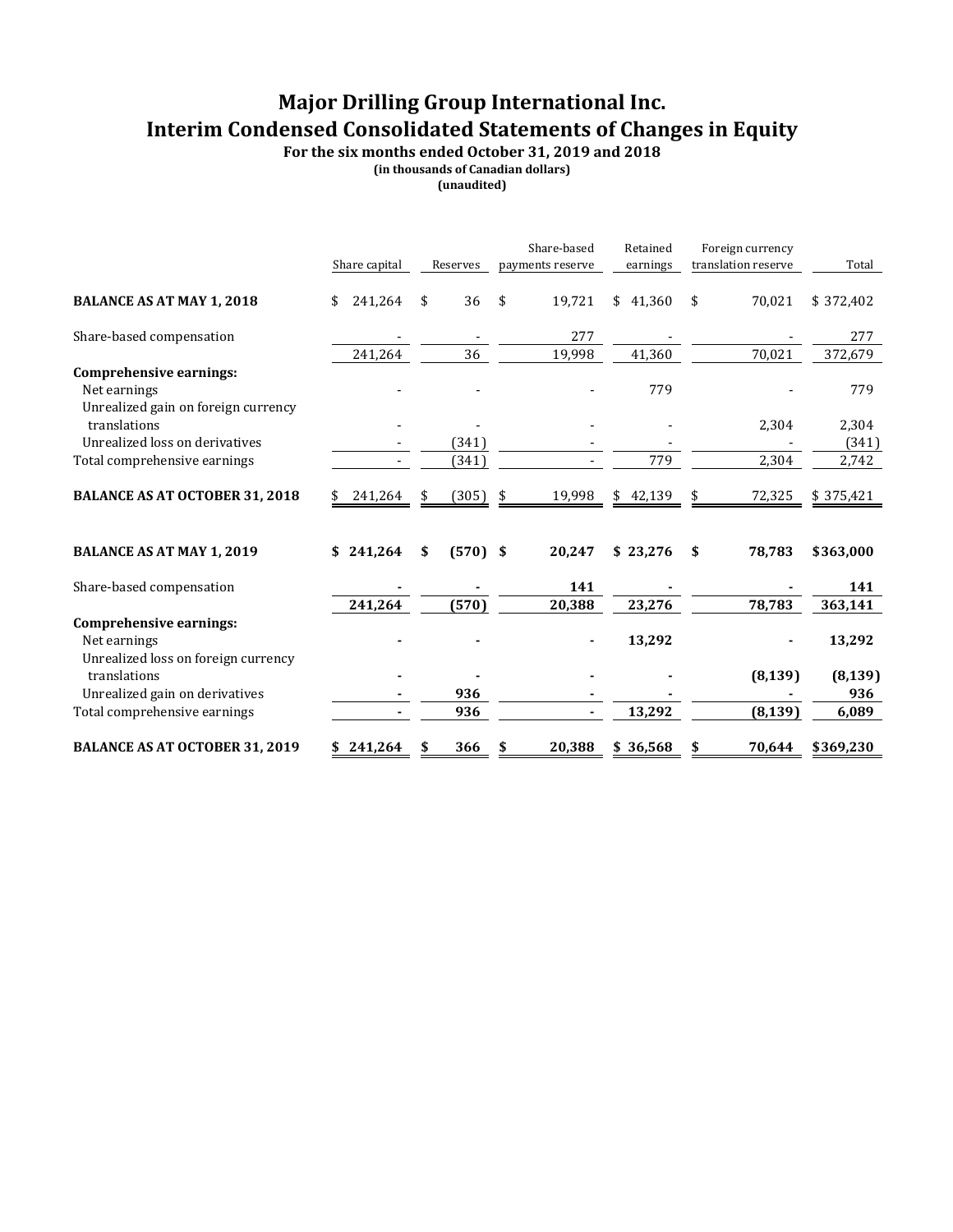## **Major Drilling Group International Inc. Interim Condensed Consolidated Statements of Cash Flows**

**(in thousands of Canadian dollars) (unaudited)**

|                                                         | Three months ended<br>October 31 |          |    |          | Six months ended<br>October 31 |           |    |           |
|---------------------------------------------------------|----------------------------------|----------|----|----------|--------------------------------|-----------|----|-----------|
|                                                         |                                  | 2019     |    | 2018     |                                | 2019      |    | 2018      |
| <b>OPERATING ACTIVITIES</b>                             |                                  |          |    |          |                                |           |    |           |
| Earnings before income tax                              | \$                               | 10,279   | \$ | 5,280    | \$                             | 18,306    | \$ | 4,009     |
| Operating items not involving cash                      |                                  |          |    |          |                                |           |    |           |
| Depreciation of property, plant and equipment           |                                  | 9,972    |    | 10,131   |                                | 19,689    |    | 21,275    |
| Gain on disposal of property, plant and equipment       |                                  | (19)     |    | (107)    |                                | (144)     |    | (286)     |
| Share-based compensation                                |                                  | 51       |    | 128      |                                | 141       |    | 277       |
| Finance costs recognized in earnings before income tax  |                                  | 204      |    | 208      |                                | 423       |    | 451       |
|                                                         |                                  | 20,487   |    | 15,640   |                                | 38,415    |    | 25,726    |
| Changes in non-cash operating working capital items     |                                  | 982      |    | (614)    |                                | (4, 632)  |    | (3, 547)  |
| Finance costs paid                                      |                                  | (204)    |    | (208)    |                                | (423)     |    | (451)     |
| Income taxes paid                                       |                                  | (2,750)  |    | (2, 545) |                                | (4,604)   |    | (4, 557)  |
| Cash flow from operating activities                     |                                  | 18,515   |    | 12,273   |                                | 28,756    |    | 17,171    |
| <b>FINANCING ACTIVITIES</b>                             |                                  |          |    |          |                                |           |    |           |
| Repayment of lease liabilities (note 3)                 |                                  | (544)    |    |          |                                | (844)     |    |           |
| Repayment of long-term debt                             |                                  | (291)    |    | (538)    |                                | (556)     |    | (1, 273)  |
| Cash flow used in financing activities                  |                                  | (835)    |    | (538)    |                                | (1,400)   |    | (1,273)   |
| <b>INVESTING ACTIVITIES</b>                             |                                  |          |    |          |                                |           |    |           |
| Acquisition of property, plant and equipment (note 6)   |                                  | (5, 543) |    | (7,025)  |                                | (16, 108) |    | (12, 851) |
| Proceeds from disposal of property, plant and equipment |                                  | 462      |    | 7,075    |                                | 728       |    | 7,766     |
| Cash flow (used in) from investing activities           |                                  | (5,081)  |    | 50       |                                | (15, 380) |    | (5,085)   |
| Effect of exchange rate changes                         |                                  | (60)     |    | 427      |                                | 38        |    | 900       |
| <b>INCREASE IN CASH</b>                                 |                                  | 12,539   |    | 12,212   |                                | 12,014    |    | 11,713    |
|                                                         |                                  |          |    |          |                                |           |    |           |
| <b>CASH, BEGINNING OF THE PERIOD</b>                    |                                  | 26,841   |    | 20,757   |                                | 27,366    |    | 21,256    |
| <b>CASH, END OF THE PERIOD</b>                          | \$                               | 39,380   | \$ | 32,969   | \$                             | 39,380    | \$ | 32,969    |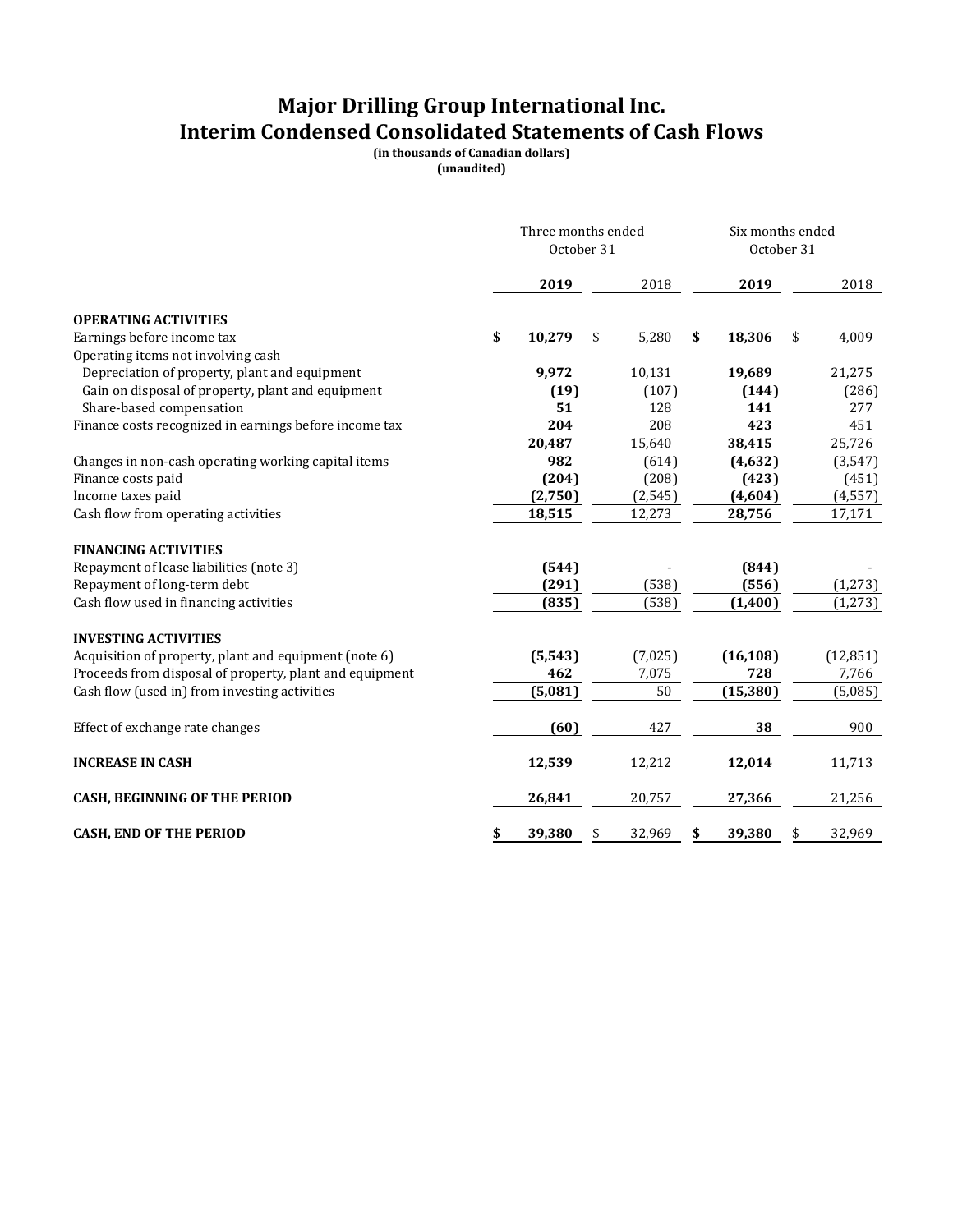## **Major Drilling Group International Inc. Interim Condensed Consolidated Balance Sheets**

**As at October 31, 2019 and April 30, 2019 (in thousands of Canadian dollars)**

|                                               | October 31, 2019    | April 30, 2019 |
|-----------------------------------------------|---------------------|----------------|
| <b>ASSETS</b>                                 |                     |                |
| <b>CURRENT ASSETS</b>                         |                     |                |
| Cash                                          | \$<br>\$<br>39,380  | 27,366         |
| Trade and other receivables                   | 90,687              | 88,029         |
| Note receivable                               | 304                 | 560            |
| Income tax receivable                         | 2,917               | 3,978          |
| Inventories                                   | 92,291              | 90,325         |
| Prepaid expenses                              | 6,397               | 5,099          |
|                                               | 231,976             | 215,357        |
| PROPERTY, PLANT AND EQUIPMENT (note 6)        | 160,695             | 164,266        |
| DEFERRED INCOME TAX ASSETS                    | 23,053              | 23,374         |
| <b>GOODWILL</b>                               | 58,050              | 58,300         |
|                                               | 473,774<br>\$       | 461,297        |
| <b>LIABILITIES</b>                            |                     |                |
| <b>CURRENT LIABILITIES</b>                    |                     |                |
| Trade and other payables                      | \$<br>66,352<br>\$  | 63,376         |
| Income tax payable                            | 1,078               | 1,209          |
| Current portion of lease liabilities (note 3) | 1,614               |                |
| Current portion of long-term debt             | 977                 | 1,060          |
|                                               | 70,021              | 65,645         |
| <b>LEASE LIABILITIES (note 3)</b>             | 3,183               |                |
| <b>LONG-TERM DEBT</b>                         | 15,860              | 16,298         |
| DEFERRED INCOME TAX LIABILITIES               | 15,480              | 16,354         |
|                                               | 104,544             | 98,297         |
|                                               |                     |                |
| SHAREHOLDERS' EQUITY                          |                     |                |
| Share capital                                 | 241,264             | 241,264        |
| Reserves                                      | 366                 | (570)          |
| Share-based payments reserve                  | 20,388              | 20,247         |
| Retained earnings                             | 36,568              | 23,276         |
| Foreign currency translation reserve          | 70,644              | 78,783         |
|                                               | 369,230             | 363,000        |
|                                               | \$<br>473,774<br>\$ | 461,297        |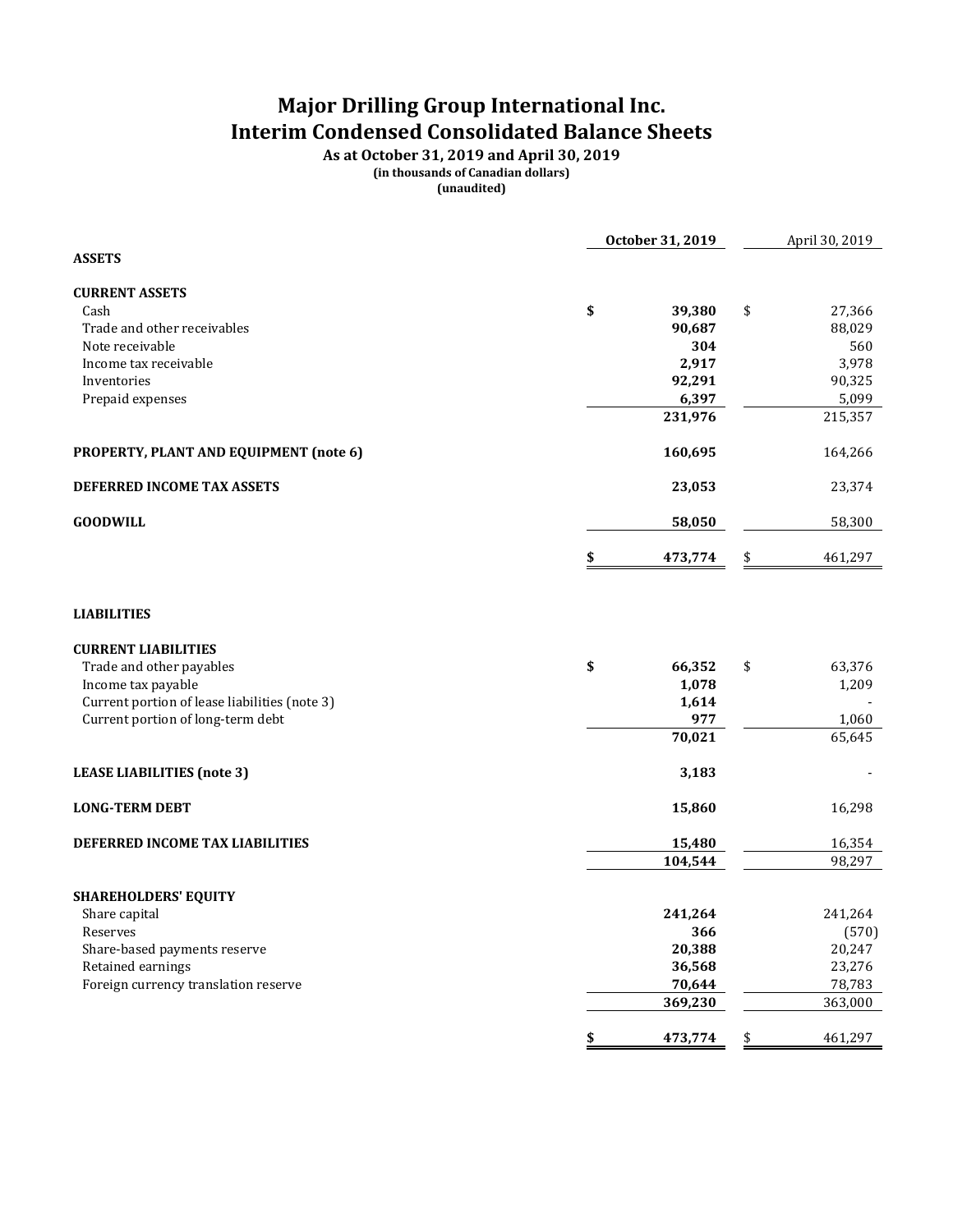## **1. NATURE OF ACTIVITIES**

Major Drilling Group International Inc. (the "Company") is incorporated under the Canada Business Corporations Act and has its head office at 111 St. George Street, Suite 100, Moncton, NB, Canada. The Company's common shares are listed on the Toronto Stock Exchange ("TSX"). The principal source of revenue consists of contract drilling for companies primarily involved in mining and mineral exploration. The Company has operations in Canada, the United States, Mexico, South America, Asia, Africa and Europe.

## **2. BASIS OF PRESENTATION**

#### *Statement of compliance*

These Interim Condensed Consolidated Financial Statements have been prepared in accordance with IAS 34 Interim Financial Reporting ("IAS 34") as issued by the International Accounting Standards Board ("IASB") and using the accounting policies as outlined in the Company's annual Consolidated Financial Statements for the year ended April 30, 2019, except as described in note 3.

On December 4, 2019, the Board of Directors authorized the financial statements for issue.

#### *Basis of consolidation*

These Interim Condensed Consolidated Financial Statements incorporate the financial statements of the Company and entities controlled by the Company. Control is achieved when the Company is exposed or has rights to variable returns from its involvement with the investee and has the ability to affect those returns through its power over the investee.

The results of subsidiaries acquired or disposed of during the period are included in the Interim Condensed Consolidated Statements of Operations from the effective date of acquisition or up to the effective date of disposal, as appropriate.

Intra-group transactions, balances, income and expenses are eliminated on consolidation, where appropriate.

#### *Basis of preparation*

These Interim Condensed Consolidated Financial Statements have been prepared based on the historical cost basis except for certain financial instruments that are measured at fair value, using the same accounting policies and methods of computation as presented in the Company's annual Consolidated Financial Statements for the year ended April 30, 2019, except as described in note 3.

#### **3. ADOPTION OF NEW IFRS**

The Company adopted IFRS 16 Leases ("IFRS 16"), which replaces IAS 17 Leases, for its annual period beginning May 1, 2019 using the modified retrospective approach whereby no restatement of comparative periods is required. Under IAS 17, leases of property, plant and equipment were recognized as finance leases when substantially all the risks and rewards of ownership of the underlying assets were transferred. All other leases were classified as operating leases. IFRS 16 requires lessees to recognize right-of-use assets, representing its right to use the underlying asset, and lease liabilities, representing its obligation to make payments. Right-of-use assets are measured at cost, comprised of the initial measurement of the corresponding lease liabilities, lease payments made on or before the commencement date and any initial direct costs. They are subsequently depreciated on a straight-line basis and reduced by impairment losses, if any. Right-of-use assets may also be adjusted to reflect the re-measurement of related lease liabilities. Lease liabilities are initially measured at the present value of the remaining lease payments, discounted using the interest rate implicit in the lease or, if that rate cannot be readily determined, the Company's incremental borrowing rate. Subsequently, the lease liability is measured at amortized cost using the effective interest rate method and adjusted for interest and lease payments.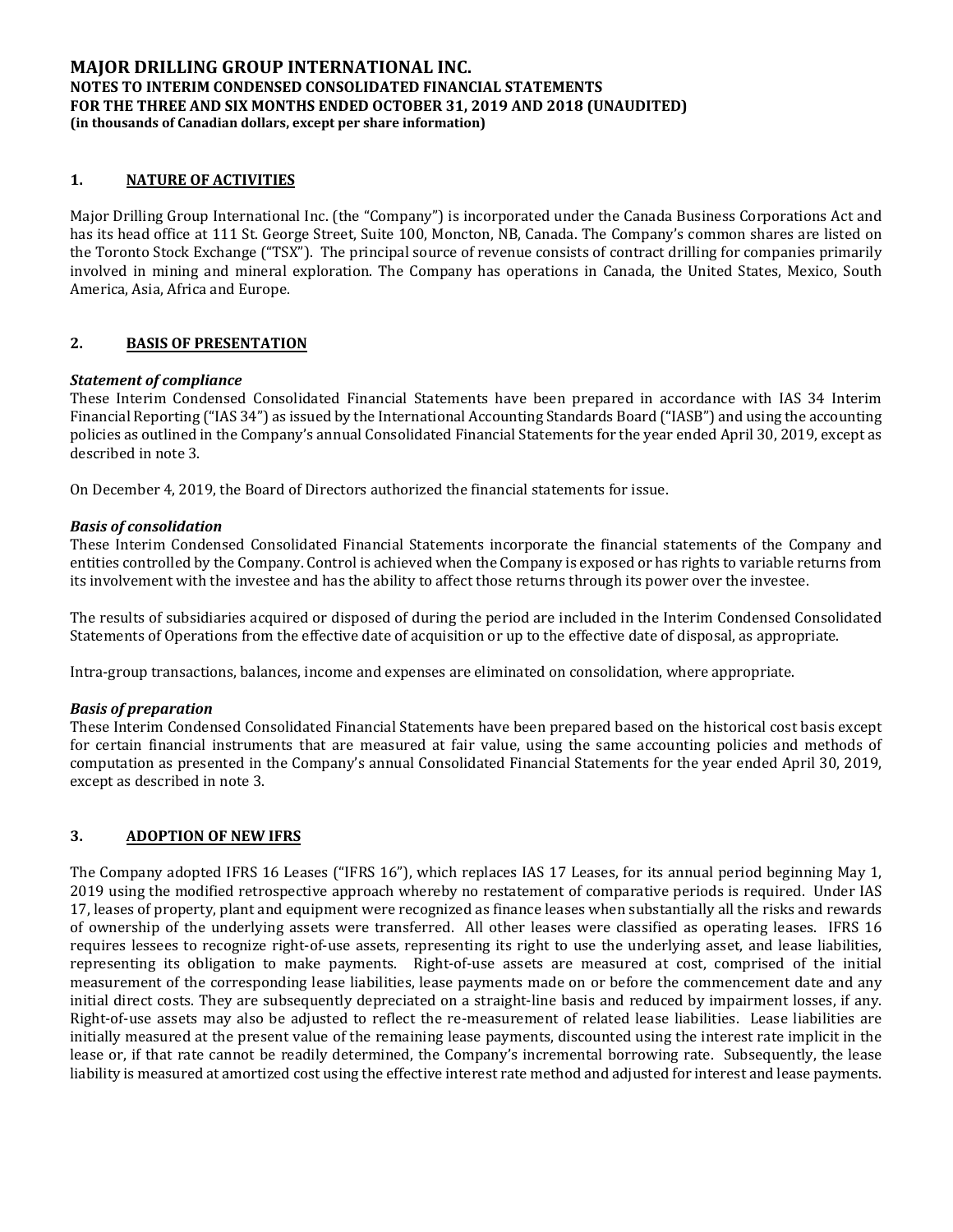## **3. ADOPTION OF NEW IFRS (Continued)**

On transition, the Company recognized lease liabilities and right-of-use assets for 14 leases, previously classified as operating leases, in the amount of \$2,903. As permitted by IFRS 16, the Company elected not to recognize lease liabilities and right-of-use assets for short-term leases (lease term of 12 months or less) and leases of low-value assets. There were no onerous lease contracts that would have required an adjustment to the right-of-use assets as at the transition date.

| Operating lease commitments disclosed as at April 30, 2019     | \$<br>4.147 |
|----------------------------------------------------------------|-------------|
| Less: short-term operating lease commitments                   | (1,006)     |
|                                                                | 3,141       |
| Discounted using the incremental borrowing rate                | (238)       |
| Lease liabilities recognized as at May 1, 2019                 | 2,903       |
| Add: additional lease liabilities recognized during the period | 2,671       |
| Finance costs                                                  | 67          |
| Repayment of lease liabilities                                 | (844)       |
|                                                                | 4.797       |
| Current portion                                                | 1,614       |
| Balance as at October 31, 2019                                 | 3,183       |

In prior periods presented, before the adoption of IFRS 16, expenses for lease liabilities were included with general and administrative expenses on the Company's Statement of Operations.

#### *Right-of-use assets*

The recognized right-of-use assets are included in property, plant and equipment on the Company's Interim Condensed Consolidated Balance Sheet.

| Balance as at May 1, 2019                                        | 2.903 |
|------------------------------------------------------------------|-------|
| Add: additional right-of-use assets recognized during the period | 2.671 |
| Depreciation                                                     | (777) |
| Balance as at October 31, 2019                                   | 4.797 |

## **4. KEY SOURCES OF ESTIMATION UNCERTAINTY AND CRITICAL ACCOUNTING JUDGMENTS**

The preparation of financial statements, in conformity with International Financial Reporting Standards ("IFRS"), requires management to make judgments, estimates and assumptions that are not readily apparent from other sources, which affect the application of accounting policies and the reported amounts of assets, liabilities, income and expenses. Actual results may differ from these estimates.

The estimates and underlying assumptions are reviewed on an ongoing basis. Revisions to accounting estimates are recognized in the period in which the estimate is revised, if the revision affects only that period, or in the period of the revision and future periods, if the revision affects both current and future periods. Significant areas requiring the use of management estimates relate to the useful lives of property, plant and equipment for depreciation purposes, property, plant and equipment and inventory valuation, determination of income and other taxes, assumptions used in the compilation of share-based payments, fair value of assets acquired and liabilities assumed in business acquisitions, amounts recorded as accrued liabilities and allowance for doubtful accounts, and impairment testing of goodwill.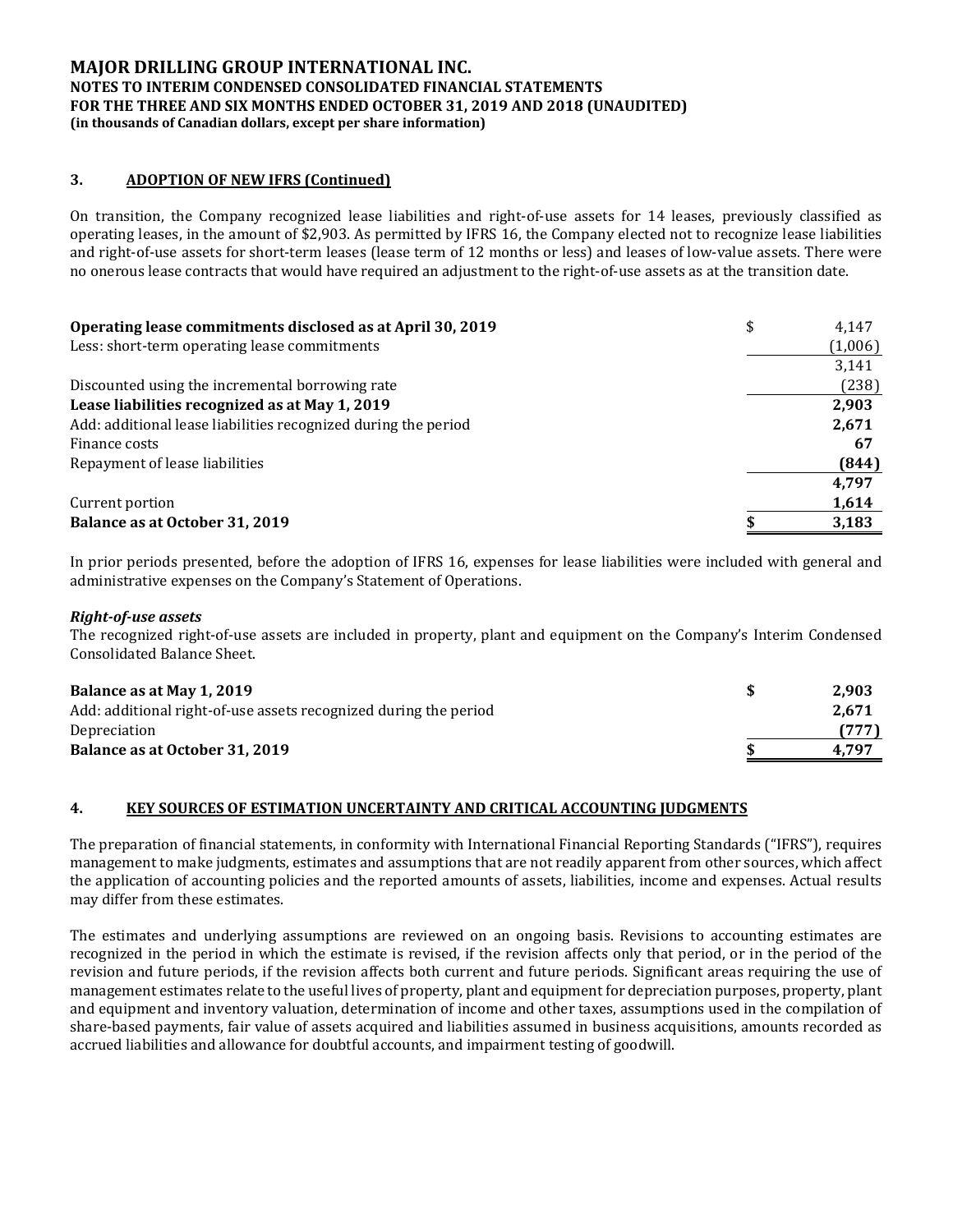### **4. KEY SOURCES OF ESTIMATION UNCERTAINTY AND CRITICAL ACCOUNTING JUDGMENTS (Continued)**

The Company applied judgment in determining the functional currency of the Company and its subsidiaries, the determination of cash-generating units ("CGUs"), the degree of componentization of property, plant and equipment, the recognition of provisions and accrued liabilities, and the determination of the probability that deferred income tax assets will be realized from future taxable earnings.

## **5. SEASONALITY OF OPERATIONS**

The third quarter (November to January) is normally the Company's weakest quarter due to the shutdown of mining and exploration activities, often for extended periods over the holiday season.

## **6. PROPERTY, PLANT AND EQUIPMENT**

Capital expenditures for the three and six months ended October 31, 2019 were \$5,543 (2018 - \$7,025) and \$16,108 (2018 - \$12,851).

## **7. INCOME TAXES**

The income tax provision for the period can be reconciled to accounting earnings before income tax as follows:

|                                                       | Q <sub>2</sub> 20 <sub>20</sub> |        | 02 2019 |   | <b>YTD 2020</b> | YTD 2019    |  |  |
|-------------------------------------------------------|---------------------------------|--------|---------|---|-----------------|-------------|--|--|
| Earnings before income tax                            |                                 | 10,279 | 5,280   | S | 18,306          | \$<br>4,009 |  |  |
| Statutory Canadian corporate income tax rate          |                                 | 27%    | 27%     |   | 27%             | 27%         |  |  |
| Expected income tax provision based on statutory rate |                                 | 2.775  | 1.426   |   | 4.942           | 1,083       |  |  |
| Non-recognition of tax benefits related to losses     |                                 | 277    | 489     |   | 372             | 1,516       |  |  |
| Utilization of previously unrecognized losses         |                                 | (238)  | (24)    |   | (583)           | (72)        |  |  |
| Other foreign taxes paid                              |                                 | 154    | 178     |   | 322             | 294         |  |  |
| Rate variances in foreign jurisdictions               |                                 | (143)  | (9)     |   | (161)           | (61)        |  |  |
| Permanent differences and other                       |                                 | 195    | (41)    |   | 122             | 470         |  |  |
| Income tax provision recognized in net earnings       |                                 | 3,020  | 2.019   |   | 5.014           | \$<br>3,230 |  |  |

The Company periodically assesses its liabilities and contingencies for all tax years open to audit based upon the latest information available. For those matters where it is probable that an adjustment will be made, the Company records its best estimate of these tax liabilities, including related interest charges. Inherent uncertainties exist in estimates of tax contingencies due to changes in tax laws. While management believes they have adequately provided for the probable outcome of these matters, future results may include favourable or unfavourable adjustments to these estimated tax liabilities in the period the assessments are made, or resolved, or when the statutes of limitations lapse.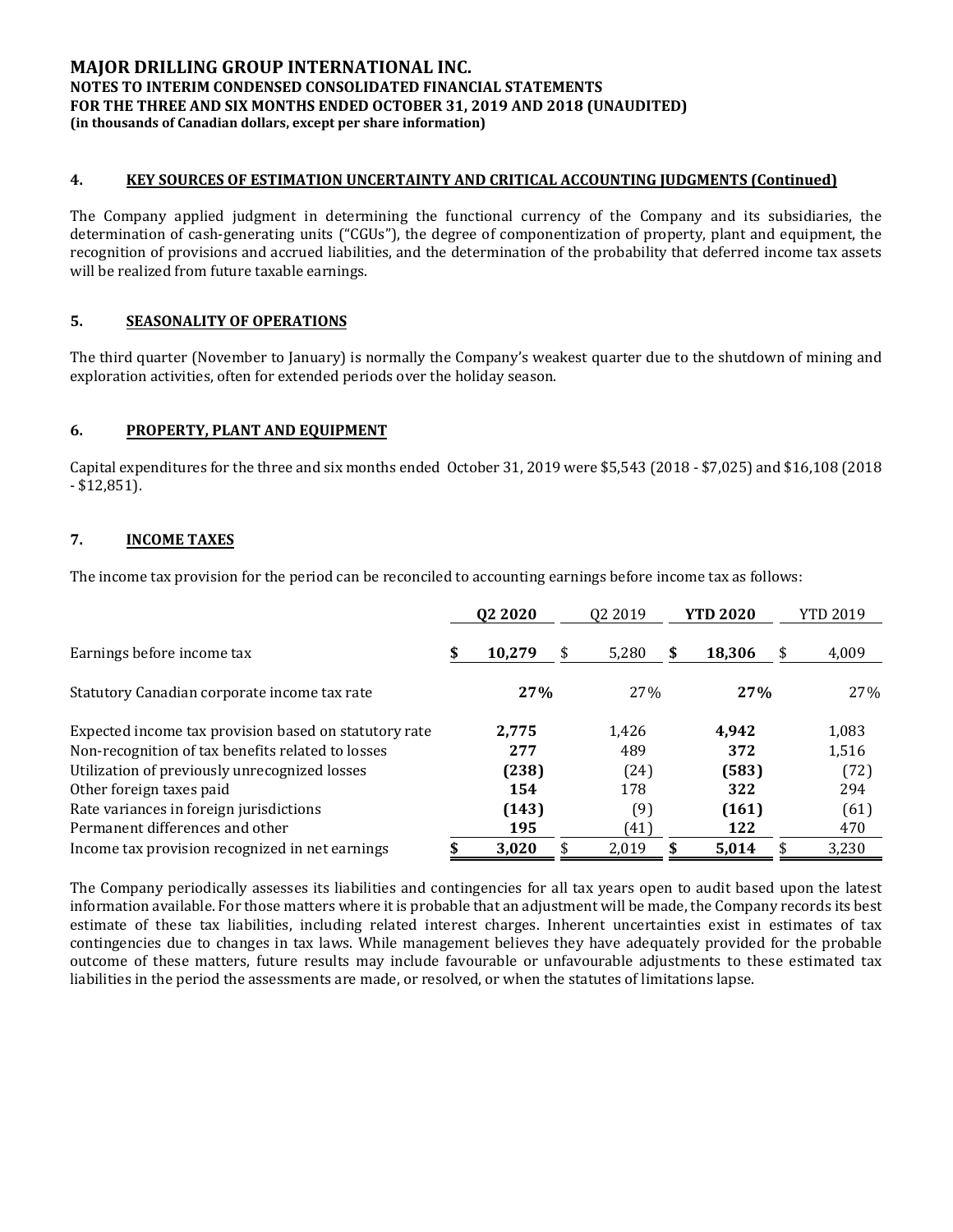### **8. EARNINGS PER SHARE**

All of the Company's earnings are attributable to common shares, therefore, net earnings is used in determining earnings per share.

|                                    | Q <sub>2</sub> 20 <sub>20</sub> | 02 2019     |      | <b>YTD 2020</b> | YTD 2019   |
|------------------------------------|---------------------------------|-------------|------|-----------------|------------|
| Net earnings                       | \$<br>7,259                     | \$<br>3,261 | \$   | 13,292          | \$<br>779  |
| Weighted average number of shares: |                                 |             |      |                 |            |
| Basic (000s)                       | 80,300                          | 80,300      |      | 80,300          | 80,300     |
| Diluted (000s)                     | 80,330                          | 80,311      |      | 80,308          | 80,323     |
| Earnings per share                 |                                 |             |      |                 |            |
| Basic                              | \$<br>0.09                      | \$<br>0.04  | - \$ | 0.17            | \$<br>0.01 |
| Diluted                            | \$<br>0.09                      | \$<br>0.04  | \$   | 0.17            | \$<br>0.01 |

The calculation of diluted earnings per share for the three and six months ended October 31, 2019 excludes the effect of 2,696,237 and 2,961,091 options, respectively (2018 - 3,495,854 and 3,530,102) as they were anti-dilutive.

The total number of shares outstanding on October 31, 2019 was 80,299,984 (2018 - 80,299,984).

#### **9. SEGMENTED INFORMATION**

The Company's operations are divided into the following three geographic segments, corresponding to its management structure: Canada - U.S.; South and Central America; and Asia and Africa. The services provided in each of the reportable segments are essentially the same. The accounting policies of the segments are the same as those described in the Company's annual Consolidated Financial Statements for the year ended April 30, 2019, except as described in note 3. Management evaluates performance based on earnings from operations in these three geographic segments before finance costs, general corporate expenses and income taxes. Data relating to each of the Company's reportable segments is presented as follows:

|                           | Q <sub>2</sub> 20 <sub>20</sub> | Q <sub>2</sub> 2019 | <b>YTD 2020</b> |  | <b>YTD 2019</b> |
|---------------------------|---------------------------------|---------------------|-----------------|--|-----------------|
|                           |                                 |                     |                 |  |                 |
| Revenue                   |                                 |                     |                 |  |                 |
| Canada - U.S.*            | 65.337                          | 56.493              | 126.294         |  | 107,806         |
| South and Central America | 29.785                          | 29,173              | 62.471          |  | 55,913          |
| Asia and Africa           | 26,060                          | 19.835              | 49.876          |  | 40,267          |
|                           | 121,182                         | 105,501             | 238,641         |  | 203,986         |

\*Canada - U.S. includes revenue of \$26,902 and \$26,349 for Canadian operations for the three months ended October 31, 2019 and 2018, respectively and \$53,867 and \$51,003 for the six months ended October 31, 2019 and 2018, respectively.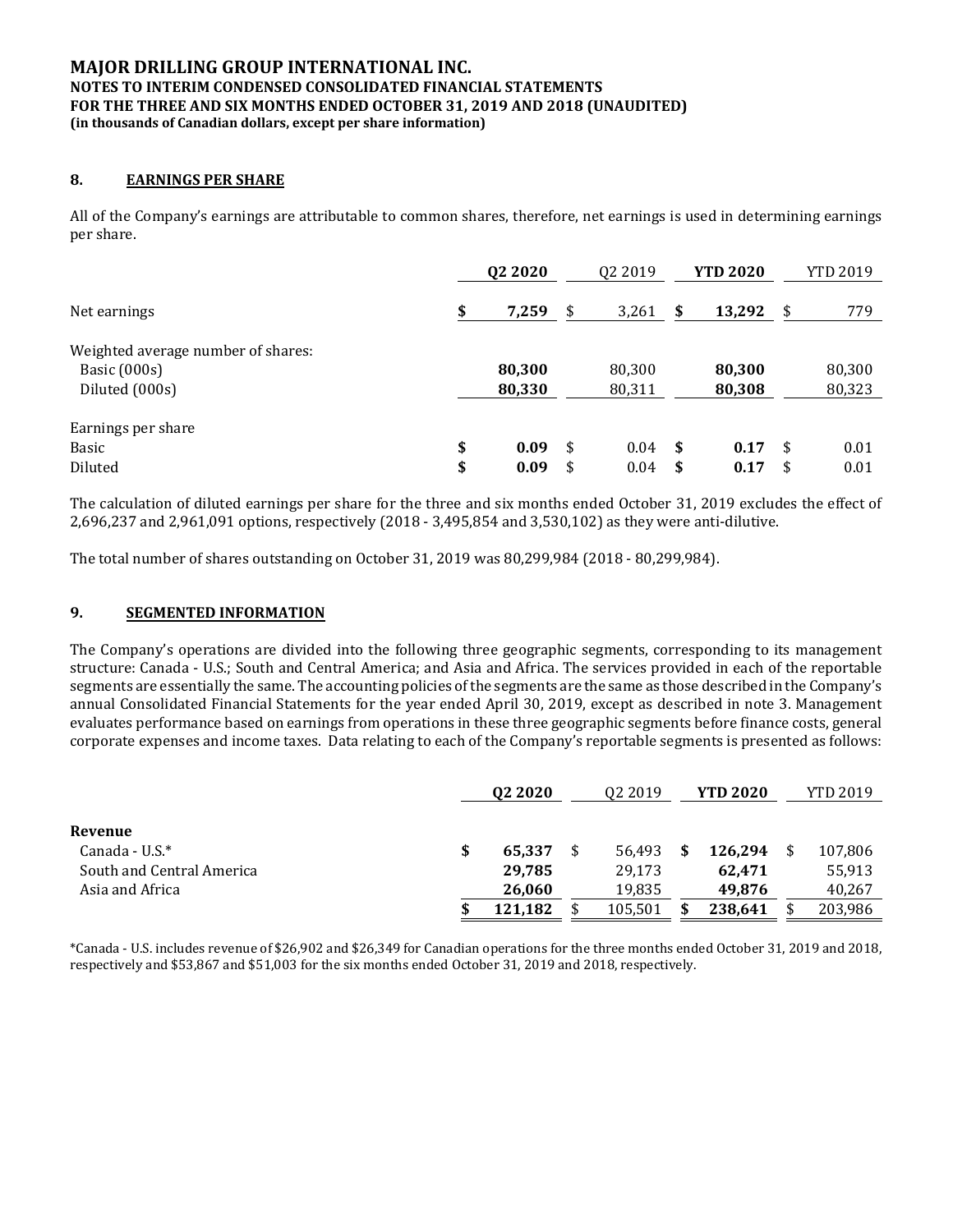## **MAJOR DRILLING GROUP INTERNATIONAL INC.**

#### **NOTES TO INTERIM CONDENSED CONSOLIDATED FINANCIAL STATEMENTS FOR THE THREE AND SIX MONTHS ENDED OCTOBER 31, 2019 AND 2018 (UNAUDITED) (in thousands of Canadian dollars, except per share information)**

## **9. SEGMENTED INFORMATION (Continued)**

|                                 | Q2 2020     |      | 02 2019 |    | <b>YTD 2020</b> |      | <b>YTD 2019</b> |
|---------------------------------|-------------|------|---------|----|-----------------|------|-----------------|
| Earnings (loss) from operations |             |      |         |    |                 |      |                 |
| Canada - U.S.                   | \$<br>7,078 | - \$ | 6,732   | -S | 12,416          | - \$ | 8,047           |
| South and Central America       | 1,128       |      | (620)   |    | 2,986           |      | (1, 358)        |
| Asia and Africa                 | 5,085       |      | 823     |    | 8.897           |      | 1,694           |
|                                 | 13,291      |      | 6,935   |    | 24,299          |      | 8,383           |
| <b>Finance costs</b>            | 204         |      | 208     |    | 423             |      | 451             |
| General corporate expenses*     | 2,808       |      | 1,447   |    | 5,570           |      | 3,923           |
| Income tax                      | 3,020       |      | 2,019   |    | 5,014           |      | 3,230           |
|                                 | 6,032       |      | 3,674   |    | 11,007          |      | 7,604           |
| Net earnings                    | \$<br>7,259 | \$   | 3,261   | S  | 13,292          | \$   | 779             |

\*General corporate expenses include expenses for corporate offices and stock options.

| Capital expenditures              |             |     |        |      |        |      |        |
|-----------------------------------|-------------|-----|--------|------|--------|------|--------|
| Canada - U.S.                     | \$<br>3.459 | \$  | 3.054  | S.   | 11,923 | - \$ | 6,897  |
| South and Central America         | 831         |     | 1,677  |      | 1,573  |      | 3,451  |
| Asia and Africa                   | 374         |     | 2,294  |      | 1,580  |      | 2,503  |
| Unallocated and corporate assets  | 879         |     |        |      | 1,032  |      |        |
| <b>Total capital expenditures</b> | 5,543       | \$. | 7,025  | \$   | 16,108 | S    | 12,851 |
| <b>Depreciation</b>               |             |     |        |      |        |      |        |
| Canada - U.S.                     | \$<br>4.530 | \$  | 4.823  | - \$ | 8.985  | \$   | 10,170 |
| South and Central America         | 3.762       |     | 3.019  |      | 7.439  |      | 6,254  |
| Asia and Africa                   | 1,647       |     | 2,200  |      | 3,204  |      | 4,697  |
| Unallocated and corporate assets  | 33          |     | 89     |      | 61     |      | 154    |
| <b>Total depreciation</b>         | 9,972       |     | 10,131 | \$   | 19,689 |      | 21,275 |

|                                    | October 31, 2019 |  |         |
|------------------------------------|------------------|--|---------|
| Identifiable assets                |                  |  |         |
| Canada - U.S. $*$                  | 224.774          |  | 205.871 |
| South and Central America**        | 134,884          |  | 138,605 |
| Asia and Africa                    | 110.728          |  | 104,173 |
| Unallocated and corporate assets** | 3,388            |  | 12,648  |
| Total identifiable assets          | 473.774          |  | 461,297 |

\*Canada - U.S. includes property, plant and equipment at October 31, 2019 of \$32,311 (April 30, 2019 - \$31,573) for Canadian operations.

\*\*Amounts presented in comparative period under unallocated and corporate assets have been allocated to other segments consistent with current year presentation.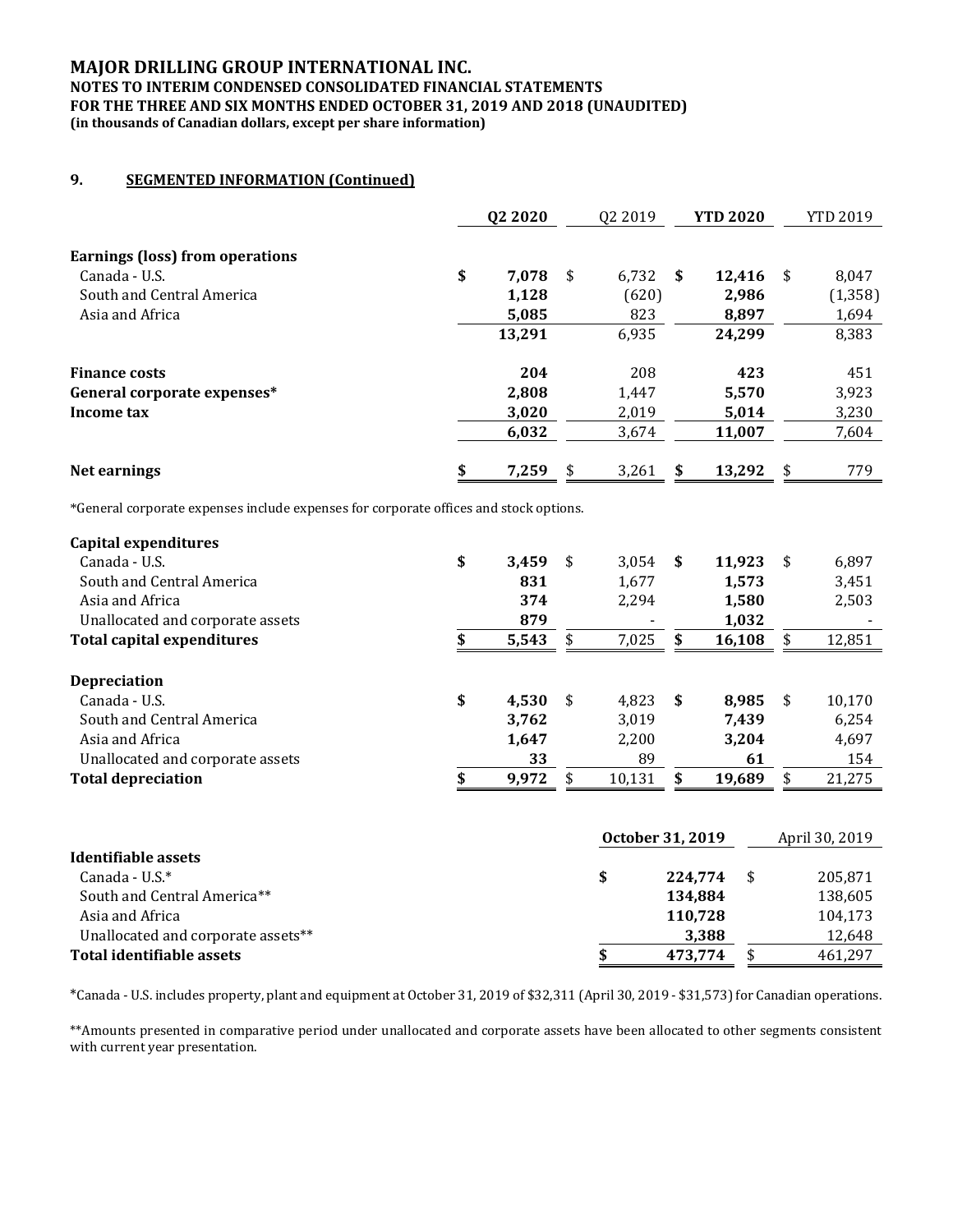## **10. FINANCIAL INSTRUMENTS**

### *Fair value*

The carrying values of cash, trade and other receivables, demand credit facilities and trade and other payables approximate their fair value due to the relatively short period to maturity of the instruments. The carrying value of long-term debt approximates its fair value.

Financial assets and liabilities measured at fair value are classified and disclosed in one of the following categories:

- Level 1 quoted prices (unadjusted) in active markets for identical assets or liabilities;
- Level 2 inputs other than quoted prices included in level 1 that are observable for the assets or liabilities, either directly (i.e., as prices) or indirectly (i.e., derived from prices); and
- Level 3 inputs for the assets or liabilities that are not based on observable market data (unobservable inputs).

The Company's derivatives are classified as level 2 financial instruments. There were no transfers of amounts between level 1, level 2 and level 3 financial instruments for the quarter ended October 31, 2019.

#### *Credit risk*

As at October 31, 2019, 87.3% (April 30, 2019 - 85.6%) of the Company's trade receivables were aged as current and 1.3% (April 30, 2019 - 1.1%) of the trade receivables were impaired.

The movements in the allowance for impairment of trade receivables during the six and twelve month periods were as follows:

|                                          | October 31, 2019 |       |  | April 30, 2019 |
|------------------------------------------|------------------|-------|--|----------------|
|                                          |                  |       |  |                |
| <b>Opening balance</b>                   |                  | 863   |  | 928            |
| Increase in impairment allowance         |                  | 263   |  | 919            |
| Recovery of amounts previously impaired  |                  |       |  | (207)          |
| Write-off charged against allowance      |                  |       |  | (760)          |
| Foreign exchange translation differences |                  | (45)  |  | (17)           |
| <b>Ending balance</b>                    |                  | 1,081 |  | 863            |

#### *Foreign currency risk*

As at October 31, 2019, the most significant carrying amounts of net monetary assets (which may include intercompany balances with other subsidiaries) that: (i) are denominated in currencies other than the functional currency of the respective Company subsidiary; and (ii) cause foreign exchange rate exposure, including the impact on earnings before income taxes ("EBIT"), if the corresponding rate changes by 10%, are as follows:

|                 | Rate variance IDR/USD MNT/USD USD/AUD USD/CLP MZN/USD COP/USD USD/ZAR |    |              |              |              |            |            |            |         |
|-----------------|-----------------------------------------------------------------------|----|--------------|--------------|--------------|------------|------------|------------|---------|
| Net exposure on |                                                                       |    |              |              |              |            |            |            |         |
| monetary assets |                                                                       | \$ | $8,754$ \$   | $3,644$ \$   | $3,184$ \$   | $2,736$ \$ | $1,801$ \$ | $1,662$ \$ | (5,263) |
| EBIT impact     | $+/-10%$                                                              |    | 973          | 405          | 354          | 304        | 200        | 185        | 585     |
|                 | Rate variance USD/CAD                                                 |    |              | MXP/USD      | <b>Other</b> |            |            |            |         |
| Net exposure on |                                                                       |    |              |              |              |            |            |            |         |
| monetary assets |                                                                       | S. | $(6,278)$ \$ | $(1,370)$ \$ | (503)        |            |            |            |         |
| EBIT impact     | $+/-10%$                                                              |    | 698          | 152          | 56           |            |            |            |         |